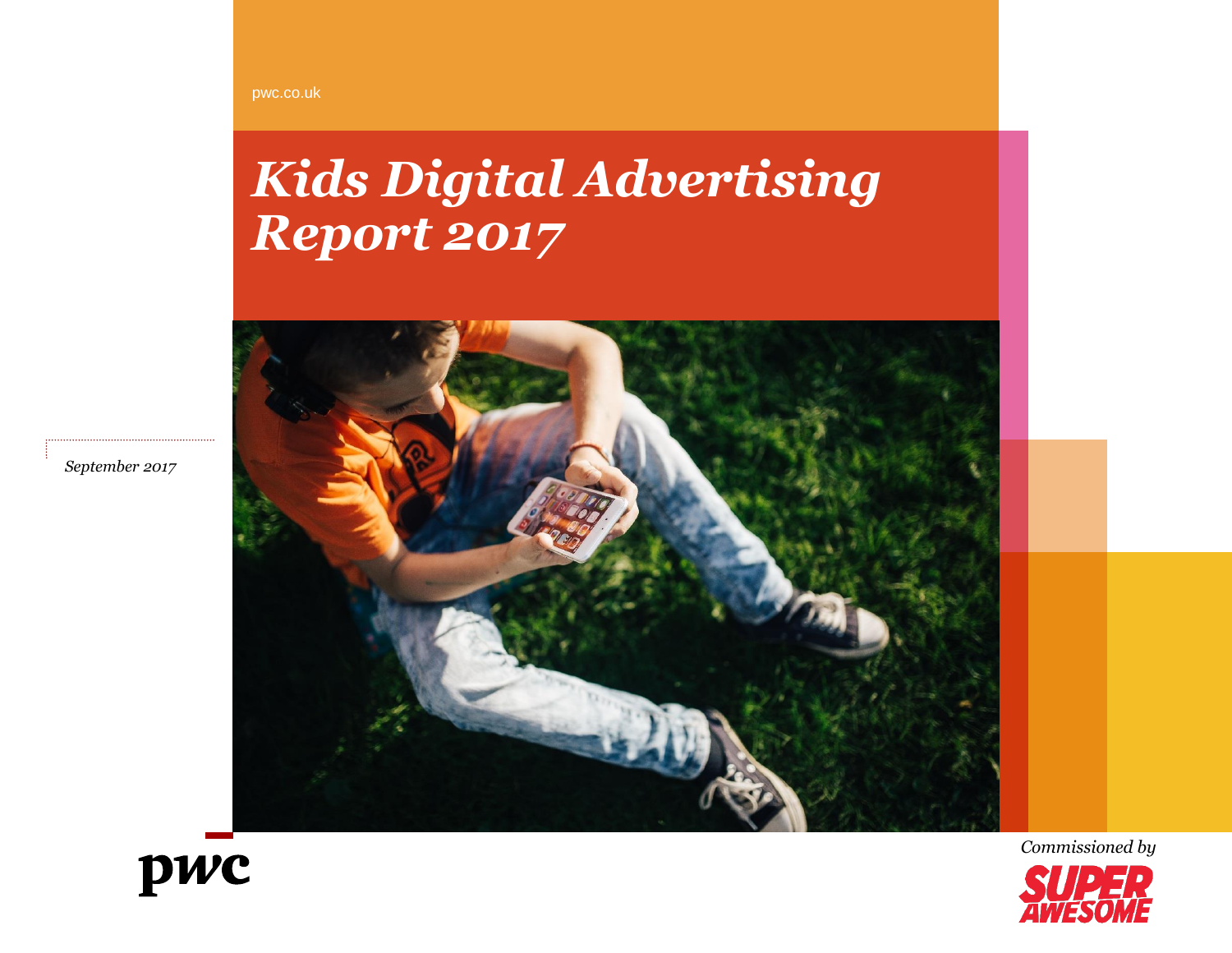# *Our summary perspectives*

- We estimate the kids digital advertising market could reach c.\$1.2bn by 2019, supported by strong (and structural) tailwinds, including kids media consumption trends, the intentions of brands to grow digital spend and regulatory requirements
- Upsides include (i) a faster than expected transfer of spend away from bundled TV & digital deals, and (ii) a greater than expected impact of GDPR on non-compliant\* platforms
- Additionally, increasing regulatory requirements and awareness of the benefits of compliance support a shift in spend towards dedicated 'kidtech' players
- The fragmentation of online viewing supports a transition in spend to 'marketplace' models, with further upside if declines in kids TV viewing lead to a reduction in digital inventory bought directly with kids broadcasters in bundled deals
- While the outlook for kids programmatic is inherently uncertain given how nascent it is, we expect adoption to grow, albeit slower than was seen for conventional programmatic advertising. This reflects the perceptions of buyers and partners, though there is still further education needed
- There are a growing number of companies giving increasing focus to providing the technology or buying services for kids digital advertising, which will further facilitate growth in this market

*\*Throughout this report, we use 'compliant' to refer to platforms or publishers that we believe to have achieved certification through an FTC-approved COPPA Safe Harbor Program (such as kidSAFE, TRUSTe, ESRB, etc.) at the time of writing*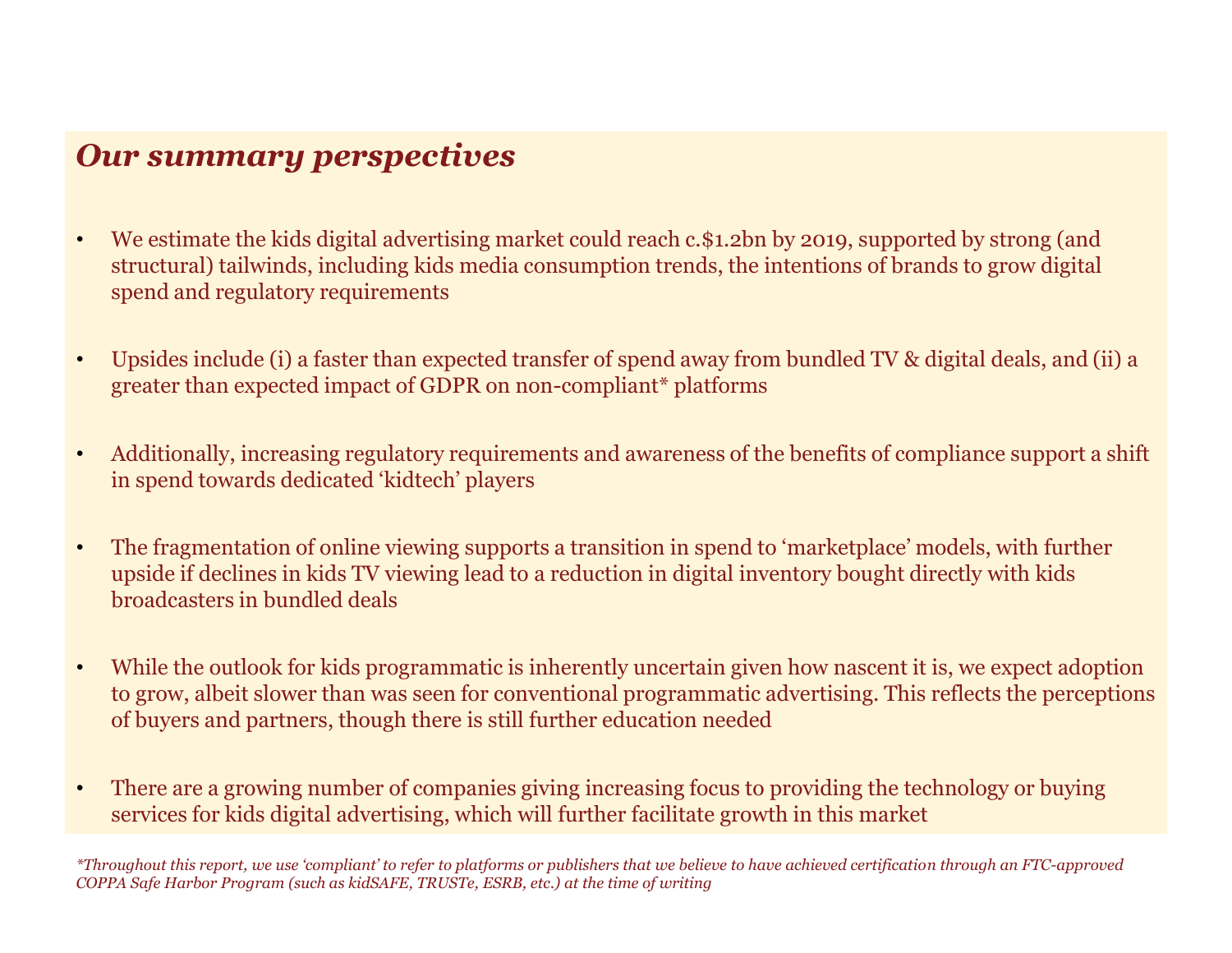# *Advertising to kids under 13 online is an increasingly regulated practice in the US and Europe*

| Overview of regulatory landscape for digital advertising to children U13 in the US and Europe |                                                                                                                                                                                                                                                                                                                                                                   |                                                                                                                                                |                                                                                                                                                                                                                                                                 |  |  |  |  |  |  |  |
|-----------------------------------------------------------------------------------------------|-------------------------------------------------------------------------------------------------------------------------------------------------------------------------------------------------------------------------------------------------------------------------------------------------------------------------------------------------------------------|------------------------------------------------------------------------------------------------------------------------------------------------|-----------------------------------------------------------------------------------------------------------------------------------------------------------------------------------------------------------------------------------------------------------------|--|--|--|--|--|--|--|
|                                                                                               | What                                                                                                                                                                                                                                                                                                                                                              | <b>Where</b>                                                                                                                                   | How                                                                                                                                                                                                                                                             |  |  |  |  |  |  |  |
| <b>Key</b><br>requirements                                                                    | Ads must not be unfair or deceptive (EU and US)<br>- i.e. no promotions, endorsements, product<br>placements, branded games without being<br>labelled as an advert<br>Legal ban on ads for unhealthy or inappropriate<br>products in the UK and EU to children.<br>Additionally, many brands have pledged not to<br>advertise unhealthy products to U13s globally | Regulations apply to all<br>publishers where the content is<br>mostly aimed at children (i.e.<br>children are over 25% of<br>audience)         | COPPA - US, GDPR - EU (from 2018):<br>$\bullet$<br>No collection or use of PII <sup>1</sup> incl. cookies<br>to target ads without parental consent<br>and other conditions<br>No online behavioural advertising<br>targeting U13s (EU advertising<br>standard) |  |  |  |  |  |  |  |
| <b>Enforcement</b>                                                                            | <b>Federal Trade</b><br>Commission                                                                                                                                                                                                                                                                                                                                | $\frac{N}{N}$<br>ASA / CAP                                                                                                                     | Multiple<br>regulators                                                                                                                                                                                                                                          |  |  |  |  |  |  |  |
| <b>Penalties</b>                                                                              | <b>YouTube Kids Faces Further FTC Complaints Related To</b><br><b>Junk Food Ads Targeting Young Children</b><br>Posted Nov 24, 2015 by Sarah Perez (@sarahintampa)<br>Disney sued for allegedly spying on children<br>through 42 gaming apps<br>Disney says 'we look forward to defending this action in court'                                                   | YouTubers ads for Oreo banned for not<br>making clear purpose of videos<br><b>Viacom Targeted by Mom Suing</b><br><b>Disney Over Kids Apps</b> | per individual user<br>\$40k<br>E10m<br>violation - COPPA<br>or 2% of revenue -<br>GDPR (whichever<br>higher) <sup>2</sup>                                                                                                                                      |  |  |  |  |  |  |  |

Source: FTC, GDPR, Press Searches, PwC interviews Note: 1. PII: Personally Identifiable Information 2. Maximum GDPR penalties are €20m or 4% of revenue, but offences relating to children's privacy appear to be subject to this lower threshold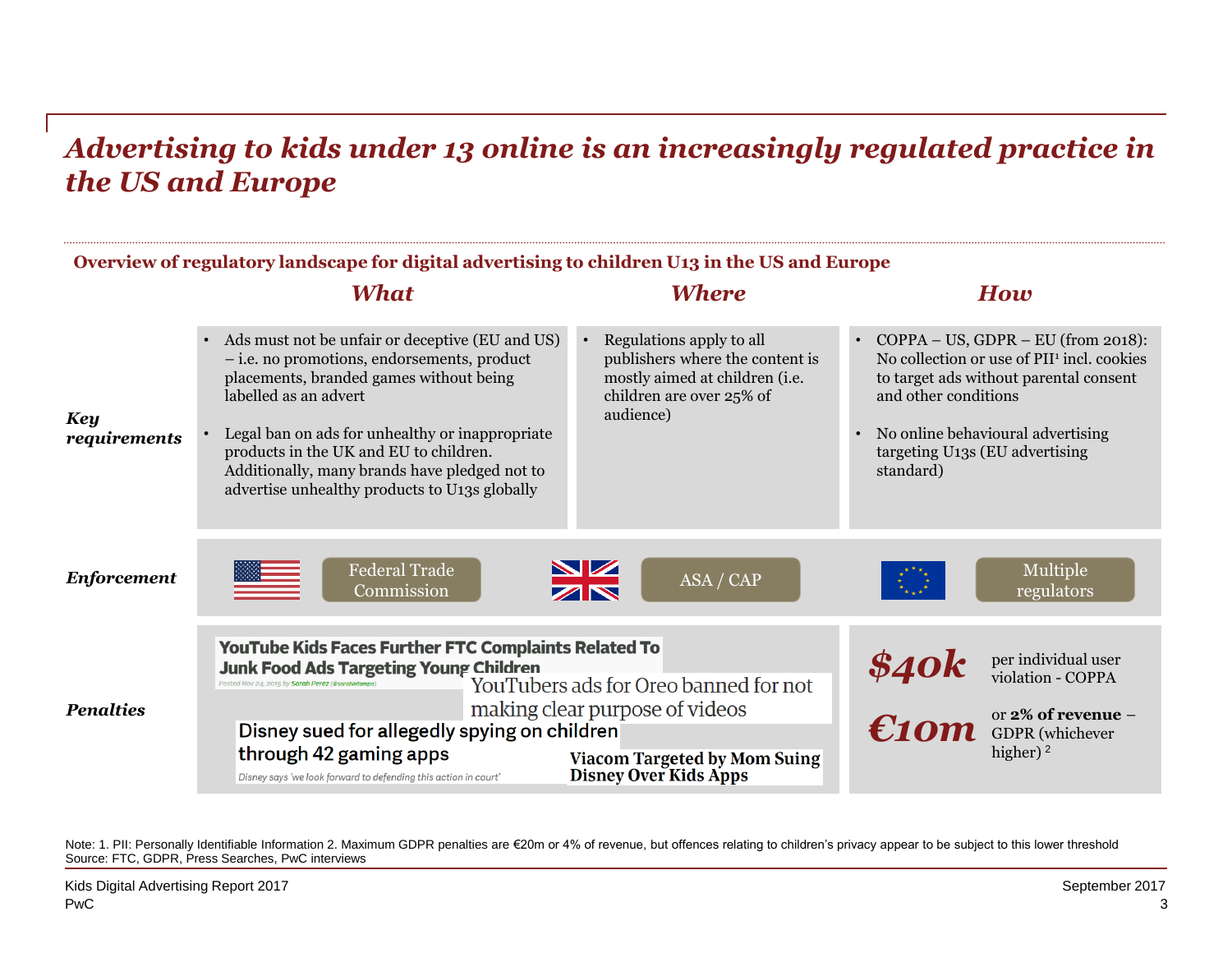# *The market is characterised by major kids brands aiming to reach kids in the places where they spend time online*



**Selected examples of brands and publishers in U13 digital advertising ecosystem**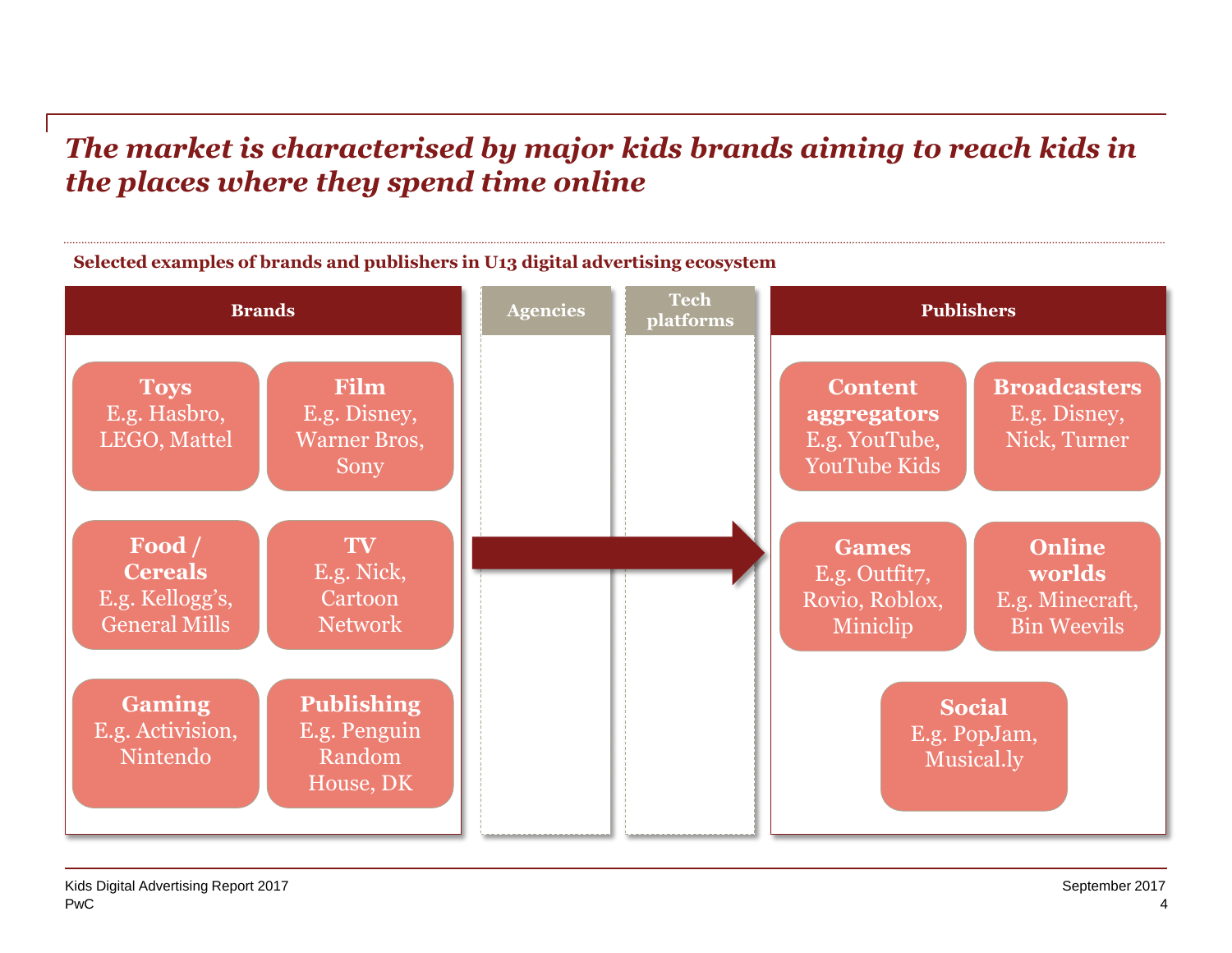# *Declining kids TV viewership is placing pressure on TV ad budgets…*

### **US viewership for children's TV networks, 2010 - 2015**



*Themes from PwC interviews with brands, agencies and tech platforms:*

- *Falling TV ratings constraining the available inventory*
- *Marketing strategies that are becoming less reliant on TV, and more focused on digital*
- *Prospect of increasing prices for TV as impressions fall, creating comparatively better value in digital*
- *Acknowledgement that TV ad revenue has been resilient despite viewership declines, though this may change going forward*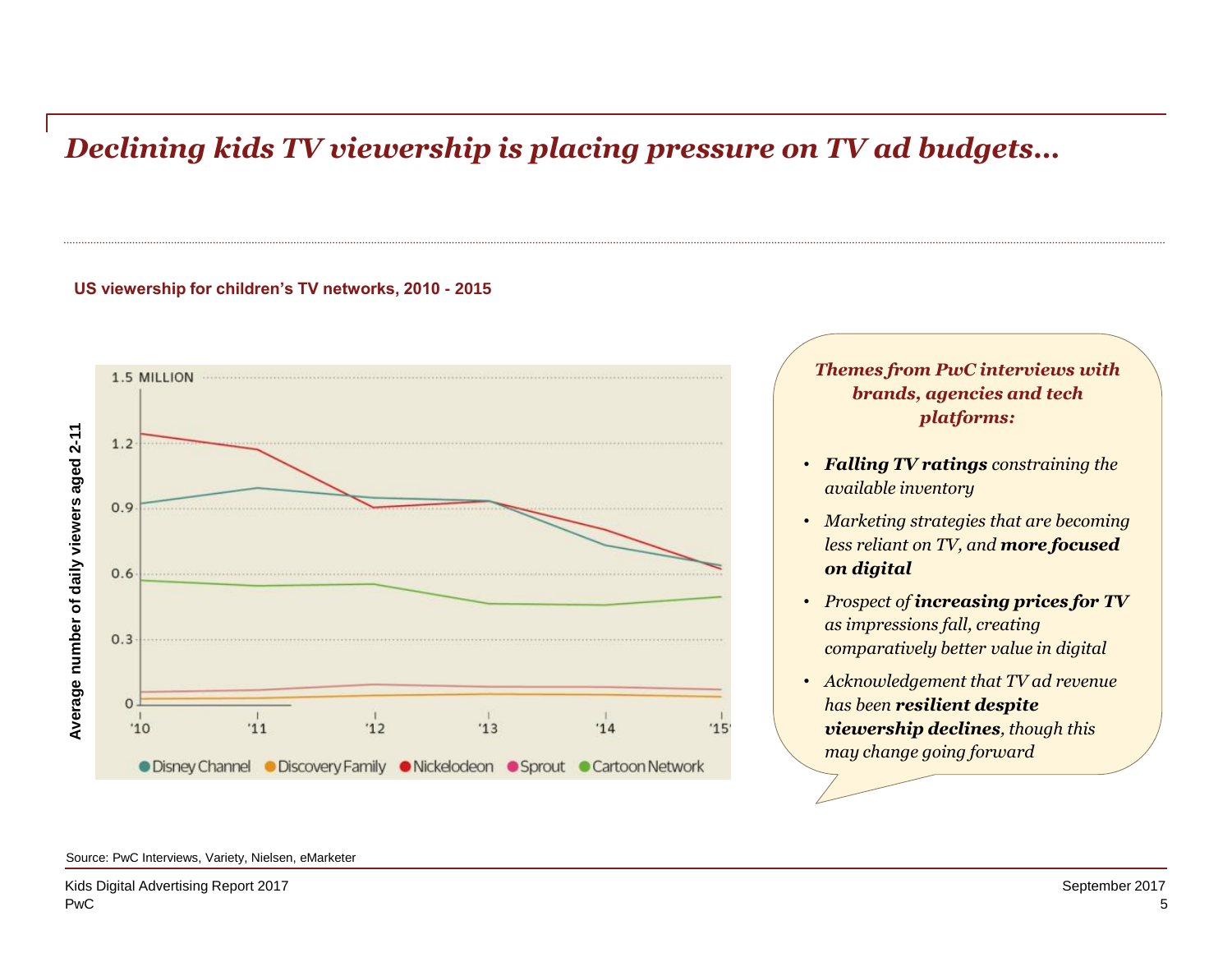### *…combined with a greater willingness of brands and agencies to invest in digital*

### **Themes from PwC interviews with brands, agencies and tech platforms:**

**A significant transition to digital is already underway**

- *Digital has grown as a share of ad budgets from almost zero to a substantial minority in most cases*
- *Some brands are now spending c.50% of their budgets on digital*
- *The UK market is more digitally mature than US spend*
- *The toys market, dominated by a small number of large brands, has been one of the strongest early adopters of digital*

**This is partly driven by new opportunities that digital provides**

### • *Digital allows brands to use more engaging content – videos and games, for instance – to connect with kids*

- *It allows the creation of communities through the use of social media and influencer marketing*
- *It can provide an online destination / presence for brands*

### **There are some short-term obstacles that may clear going forward**

- *There is still more to be done to grow awareness and educate brands on the potential*
- *There can be constraints on the availability of premium inventory*
- *Some brands are still exhibiting caution in relation to digital, regarding brand safety and compliance*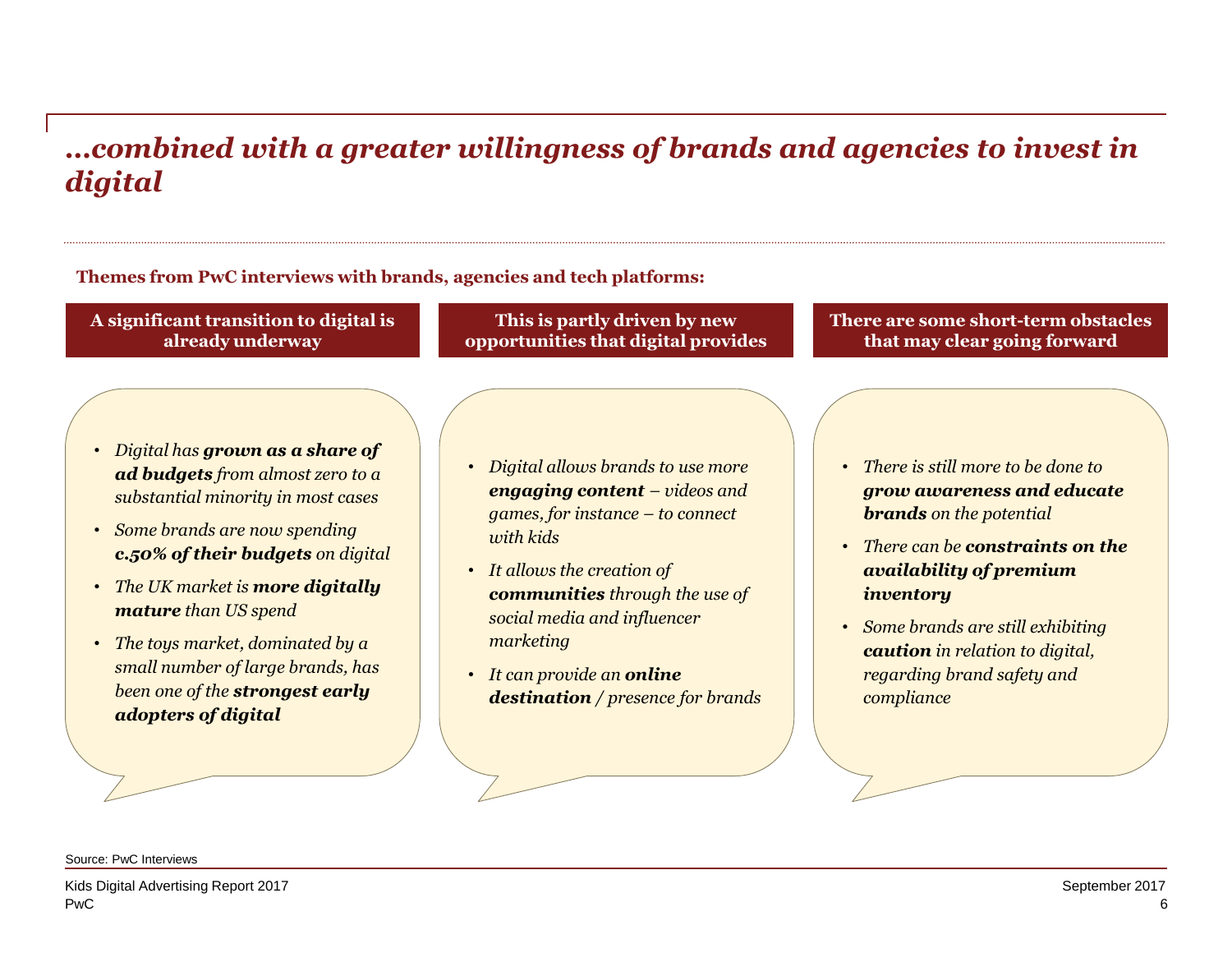# *Digital advertising in the kids space is increasingly being driven by the need for compliance…*



 $\blacksquare$  Number of cases  $\blacklozenge$  Total value of cases

New York **Attorney** General

*Operation Child Tracker* – Since 2014, the AG of New York has been investigating and prosecuting violations of COPPA, successfully challenging big brands like Mattel, Viacom and Hasbro

- There appears to be mounting pressure and more resources focused on enforcing COPPA in recent years
- Regulators have successfully prosecuted organisations across the whole value chain
- Compliance is now a key requirement for kids brands and publishers, driving demand for compliant advertising
- Class-action lawsuits have recently been filed against Disney, Viacom and Kiloo for alleged COPPA infractions

Source: www.coppanow.com, www.ag.ny.gov, Press searches, PwC interviews

### **The introduction of GDPR will bring new requirements to Europe similar to the US COPPA regulation**



### General Data Protection Regulations (effective from May 2018)

### *Specific requirements for children's PII:*

- *Parental consent required for collecting and using data – this is a new requirement for EU businesses*
- *Definition of a child could be set at under 16s in some countries (still to be determined)*
- *Applies to people located within EU, so foreign businesses with EU users are also impacted*
- *Applies across the entire digital advertising value chain*
- *Significant fines of higher of 2% of revenue or €10m – however enforcement is yet to be clarified*
- Companies will not be able to collect and process children's PII without verified parental consent
- The size of penalties will force companies to robustly comply or avoid collecting and using PII altogether
- This will likely drive growth in compliant advertising and certification (across all parts of the value chain)

7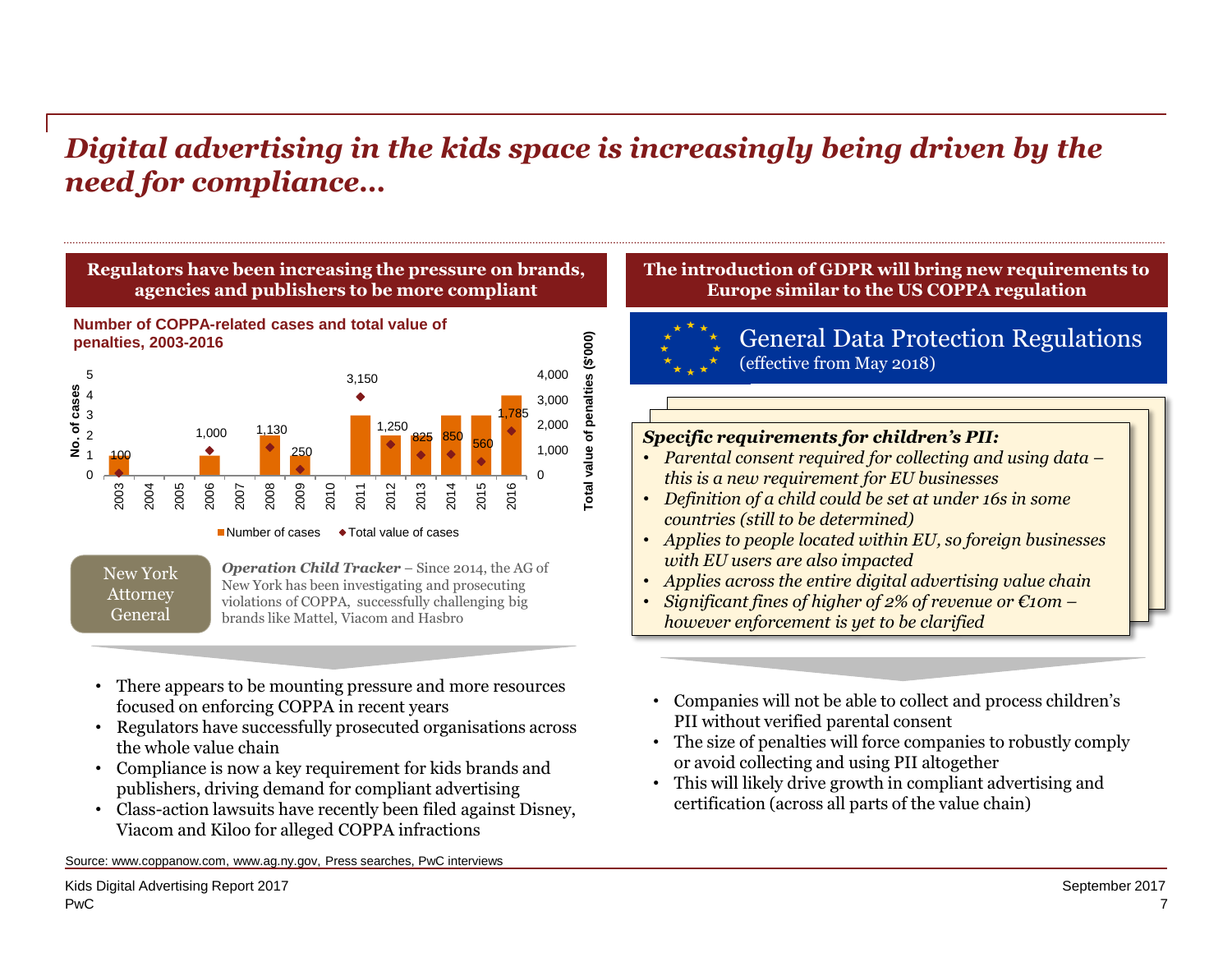# *…and a shift from publisher-centric to marketplace-centric advertising*

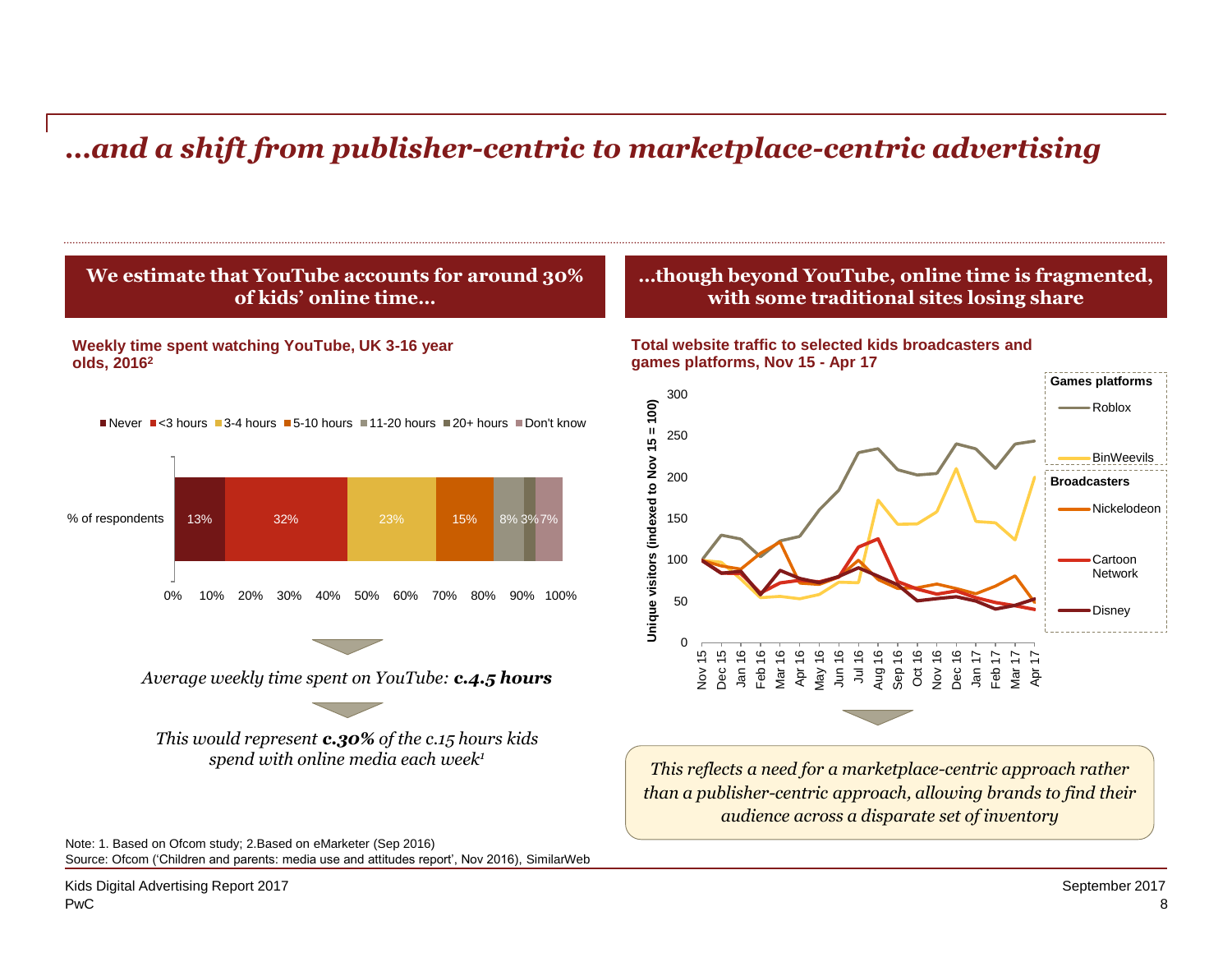### *Platforms/ networks that can aggregate compliant inventory are likely to be well placed*



Source: PwC Analysis, PwC Interviews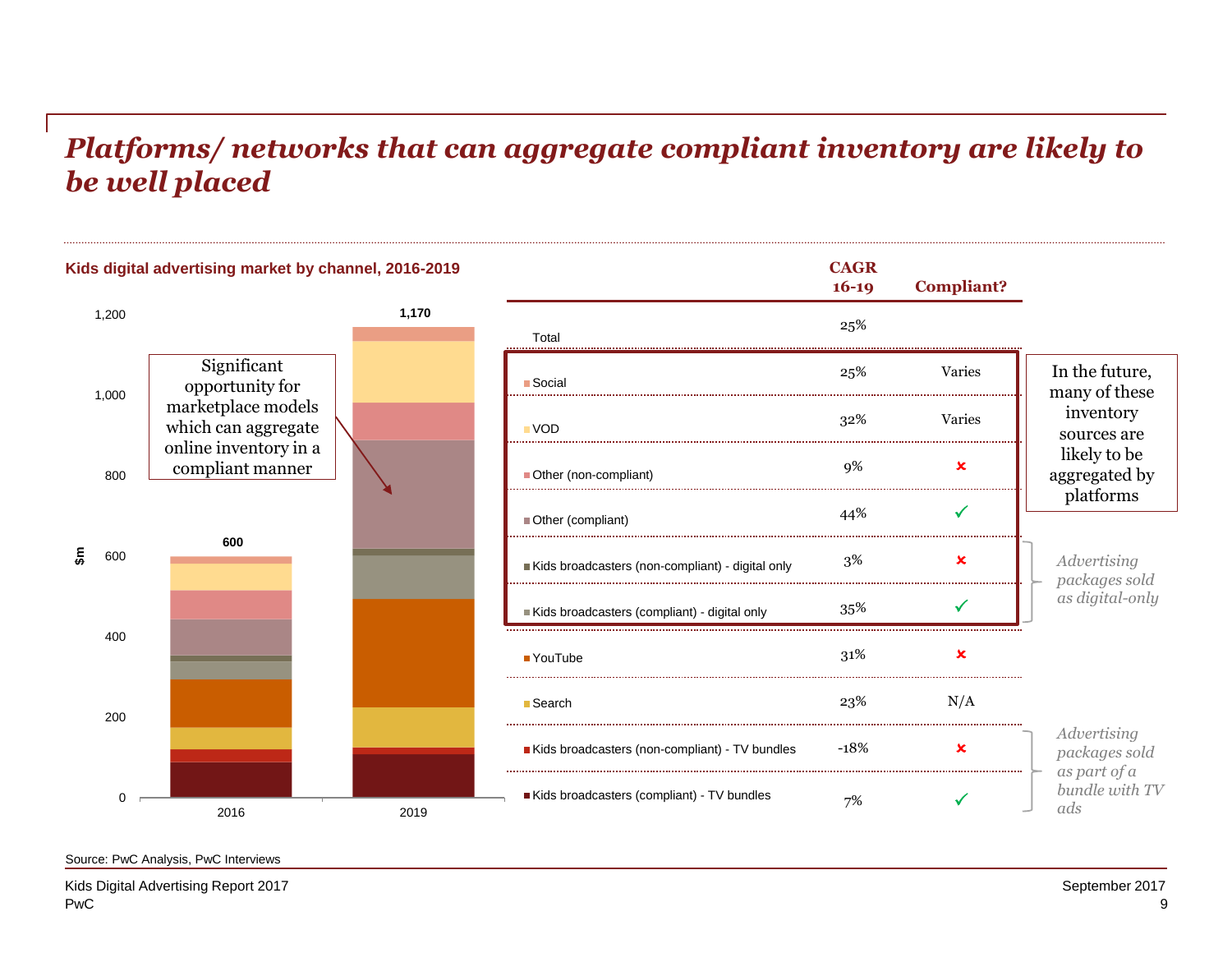### *There are a number of favourable (and structural) tailwinds which we expect to drive strong rates of growth in the digital kids ad market*



Source: PwC Analysis, Euromonitor, E&M Outlook, WorldBank, IAB/PwC Adspend study, WARC \*From a small base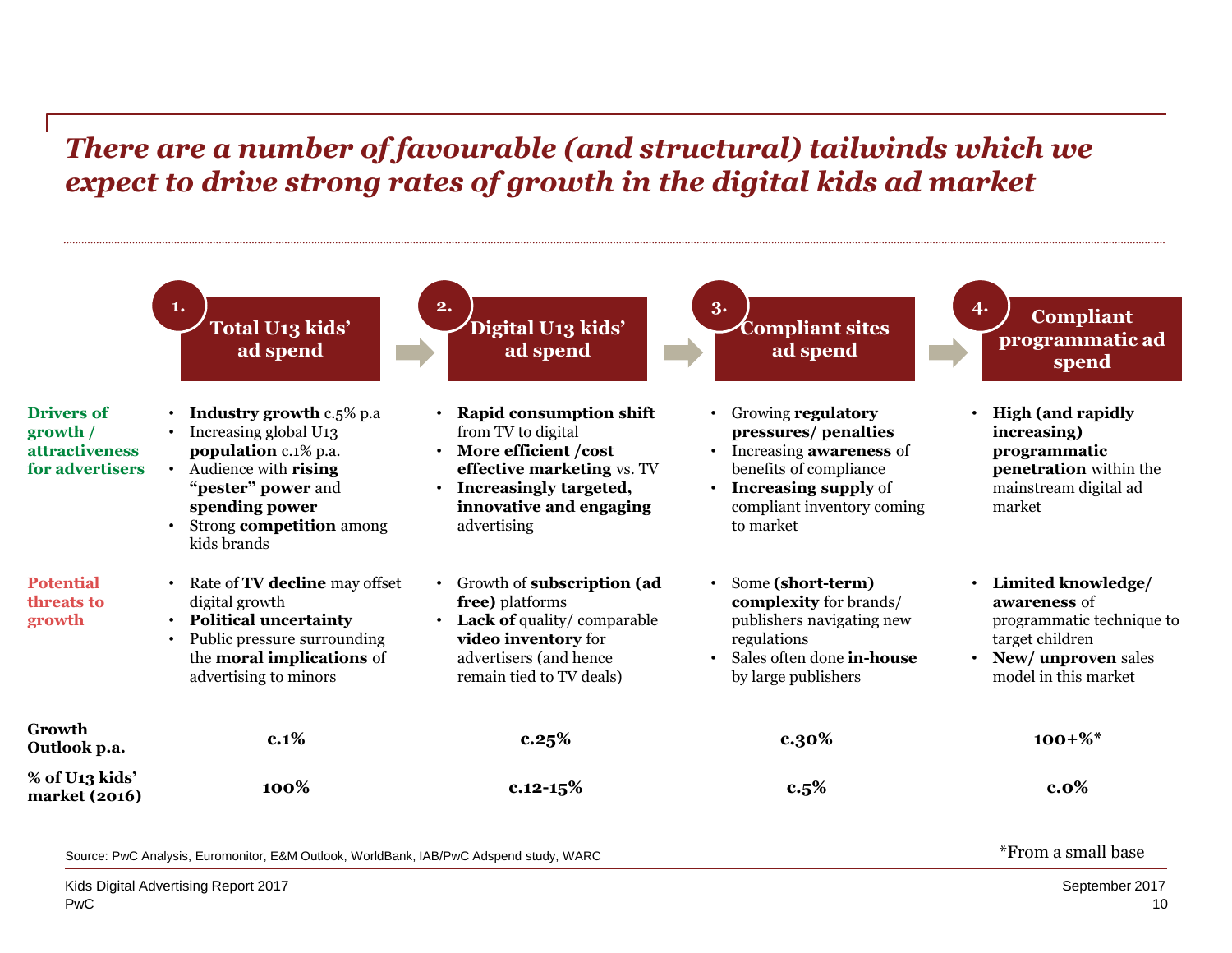## *We estimate that spend on kids digital advertising could reach \$1.2bn by 2019, representing 28% of all advertising to kids*

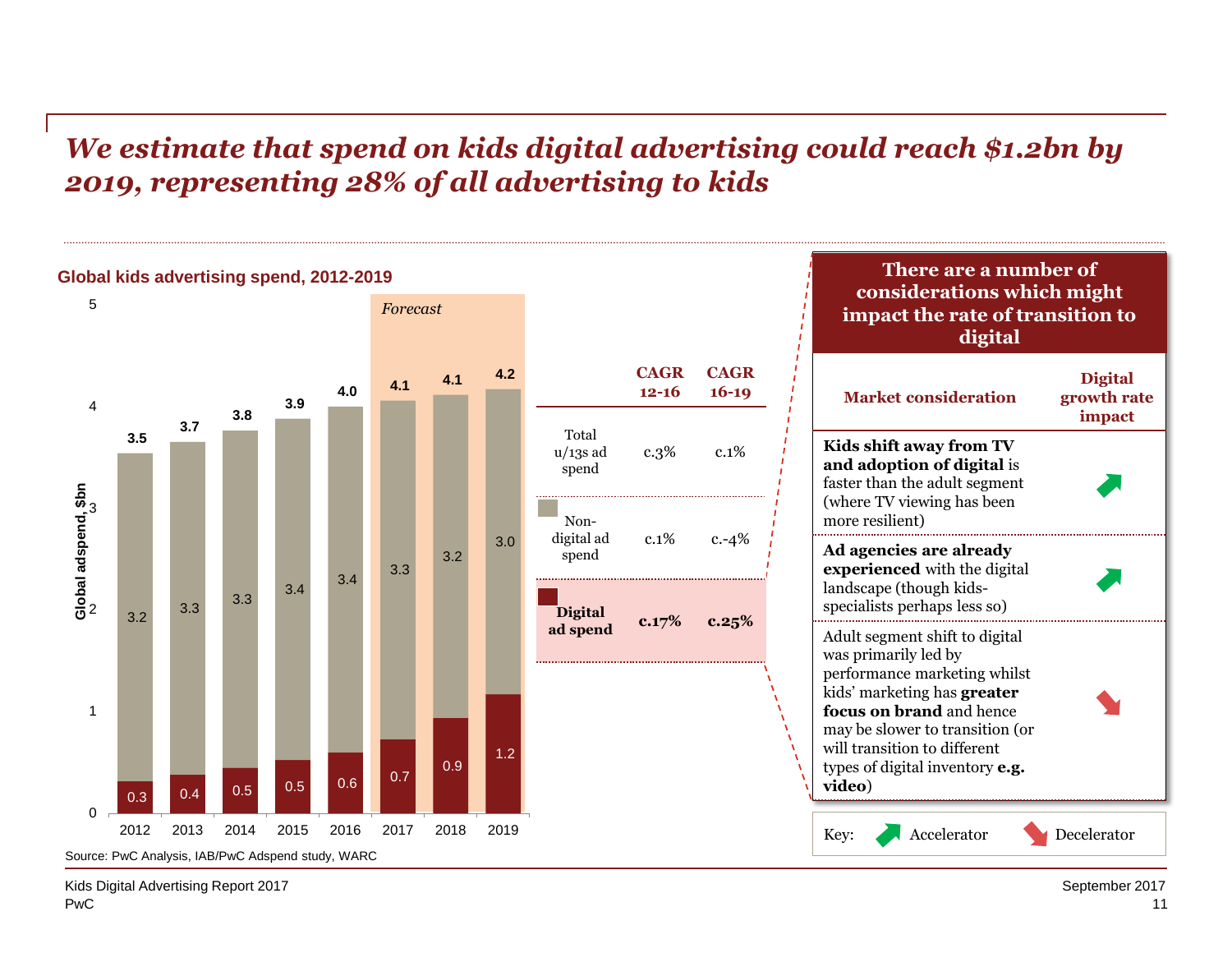### *Programmatic advertising to kids is a new development that should also support growth in spend*



Source: PwC Analysis, PwC Interviews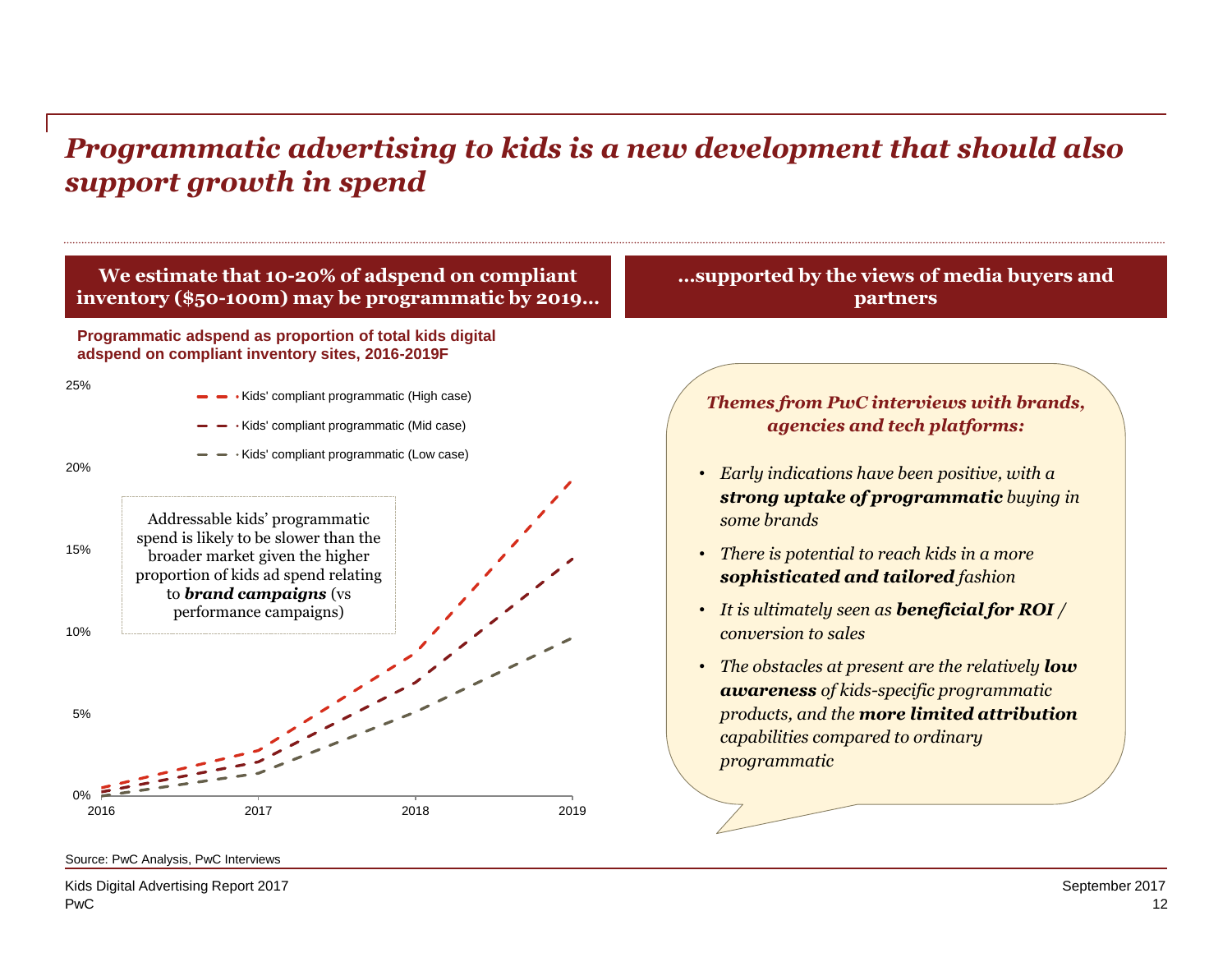## *There are also a number of social media platforms emerging aiming to offer compliant kid-safe environments*

| <b>Social media</b><br>platform                                   | <b>Description</b>                                    | <b>Compliant?</b>         | <b>U13s policy</b>                   | Ads?                      | <b>Proposition</b> |                          |              |                         |
|-------------------------------------------------------------------|-------------------------------------------------------|---------------------------|--------------------------------------|---------------------------|--------------------|--------------------------|--------------|-------------------------|
|                                                                   |                                                       |                           |                                      |                           |                    | <b>Creative Messages</b> | <b>Games</b> | Photo /<br><b>Video</b> |
| PopJam                                                            | Kids-focused creative<br>community app                |                           | Core audience                        |                           |                    | $\mathbf x$              |              | (with controls)         |
| <b>KidMix</b>                                                     | Kids social network<br>(feed, messaging,<br>channels) |                           | Requires parental<br>consent         | $\overline{\mathbf{x}}$   |                    |                          |              |                         |
| <b>Marimba</b>                                                    | <b>Protected messaging</b><br>app                     |                           | Requires parental<br>consent         | x                         |                    |                          | x            | (messages)              |
| <b>Padlet</b>                                                     | <b>Creative collaboration</b><br>app                  |                           | Allowed, but not<br>directed at U13s | $\mathbf x$               |                    |                          |              |                         |
| Houseparty                                                        | Group video chat app                                  | $\boldsymbol{\mathsf{x}}$ | Excluded in ToS                      | $\boldsymbol{\mathsf{x}}$ |                    |                          | х            |                         |
| <b>Musical.ly</b>                                                 | Lip-sync video-<br>sharing app                        | $\boldsymbol{\mathsf{x}}$ | Excluded in ToS                      |                           |                    | $\mathbf x$              | x            |                         |
| <b>Mainstream</b><br>social media<br>(e.g. Facebook,<br>Snapchat) | Social feed, photo &<br>video-sharing                 | $\boldsymbol{\mathsf{x}}$ | <b>Excluded in ToS</b>               |                           |                    |                          |              |                         |

Source: Company Websites, kidSAFE, Common Sense Media, Press, Protect Young Eyes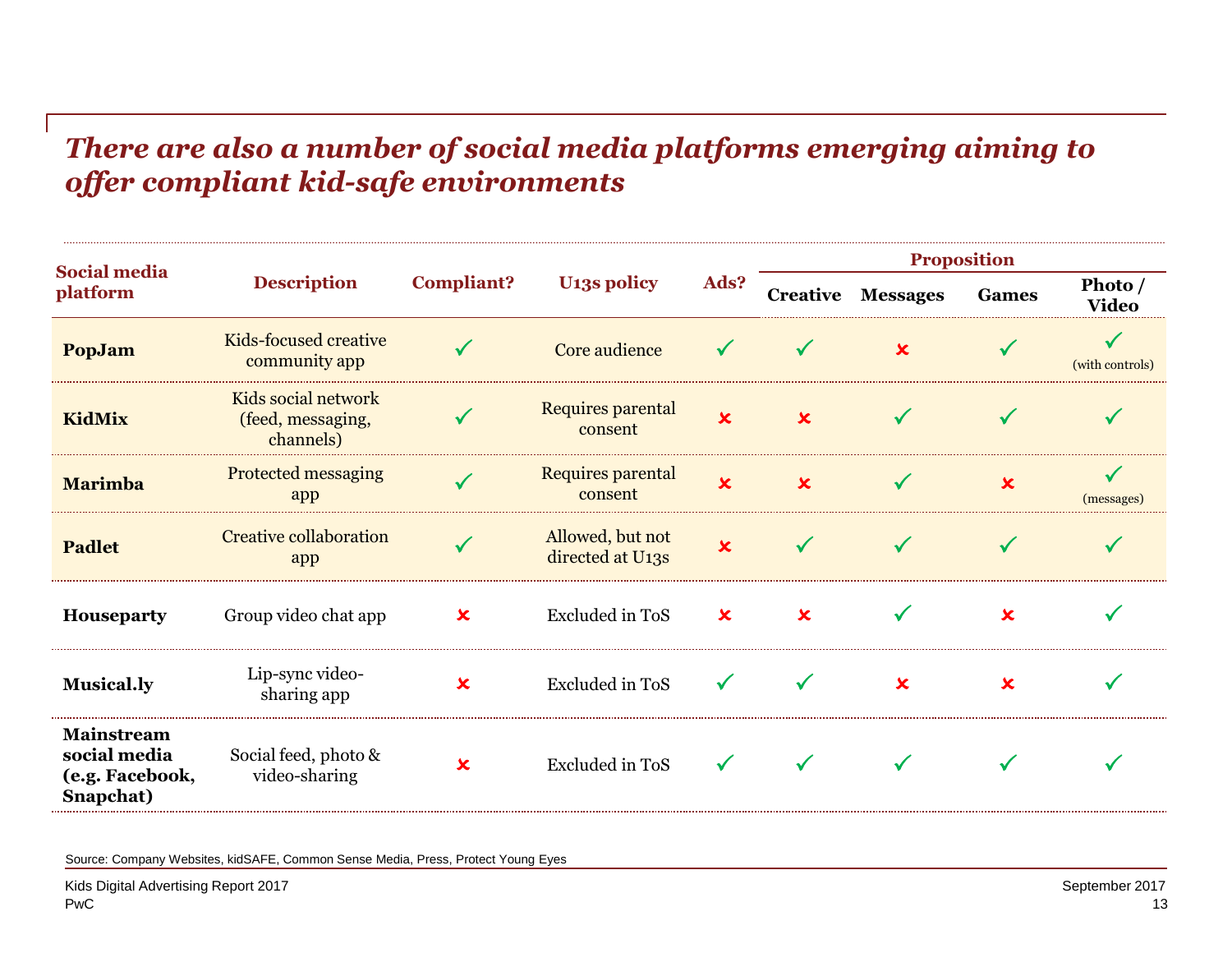# *New 'kidtech' companies have emerged in a market with relatively high barriers to entry for mainstream players*

**Challenges for mainstream players to operate compliantly in the kids digital ad market**

Expertise required to ensure compliance with COPPA / GDPR

### **Traditional media ad agencies Mainstream adtech companies**

Expertise required to ensure compliance with COPPA / GDPR

Lack of in-house kidtech expertise Data/profile-driven technology incompatible with technical compliance requirements of U13 space

Kids a relatively small part of overall business Kids a relatively small part of overall business

Trust issues to overcome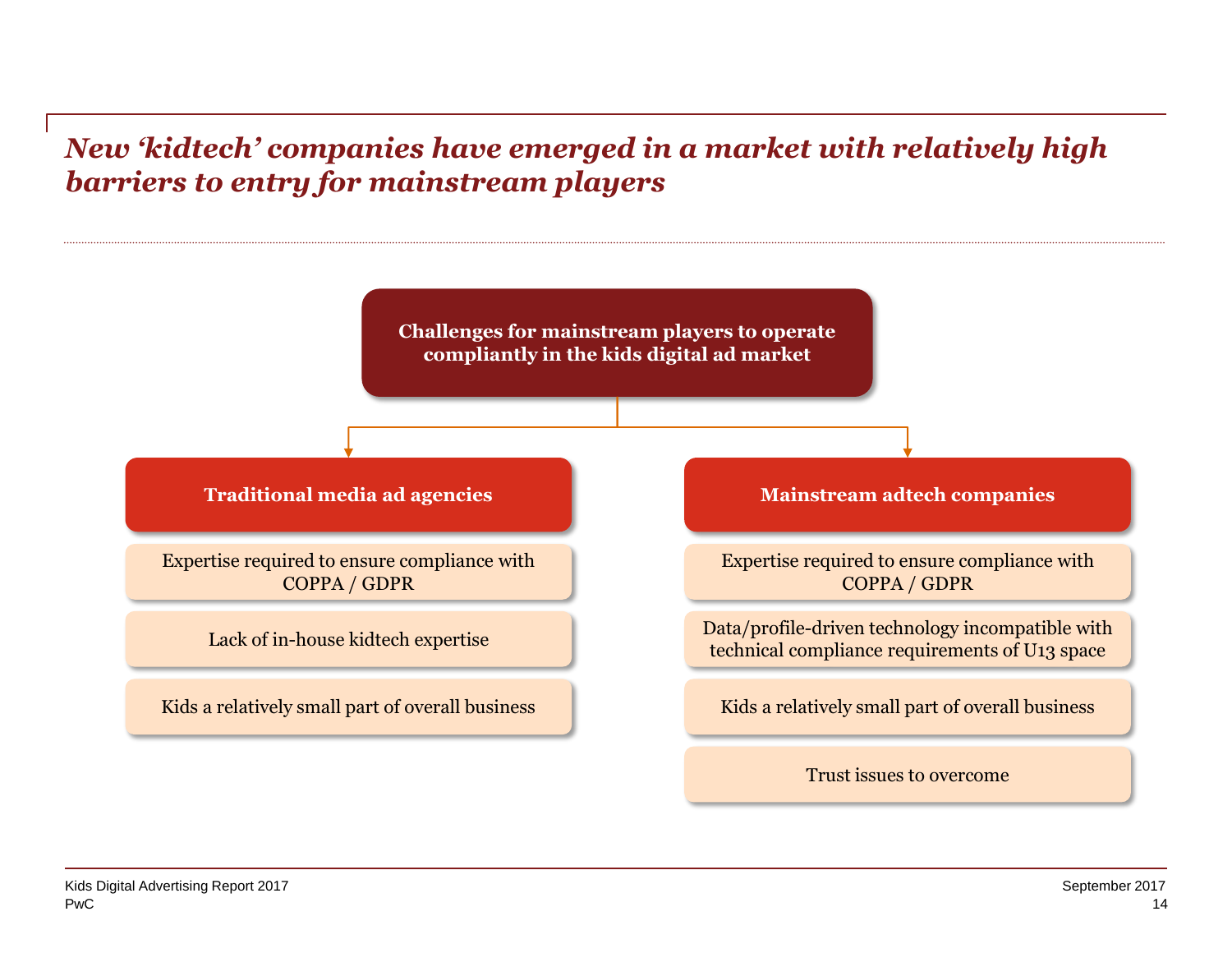# *The emerging kidtech landscape*



Notes: \*YouTube is not a COPPA-compliant platform; \*\*Freewheel (owned by NBC Universal) is used for ad-delivery for certain kids VOD platforms; \*\*\*Network buys exclude non-compliant, non-kids networks such as Venatus Media; \*\*\*\*Ad serving excludes non-compliant, non-kids solutions such as DFP